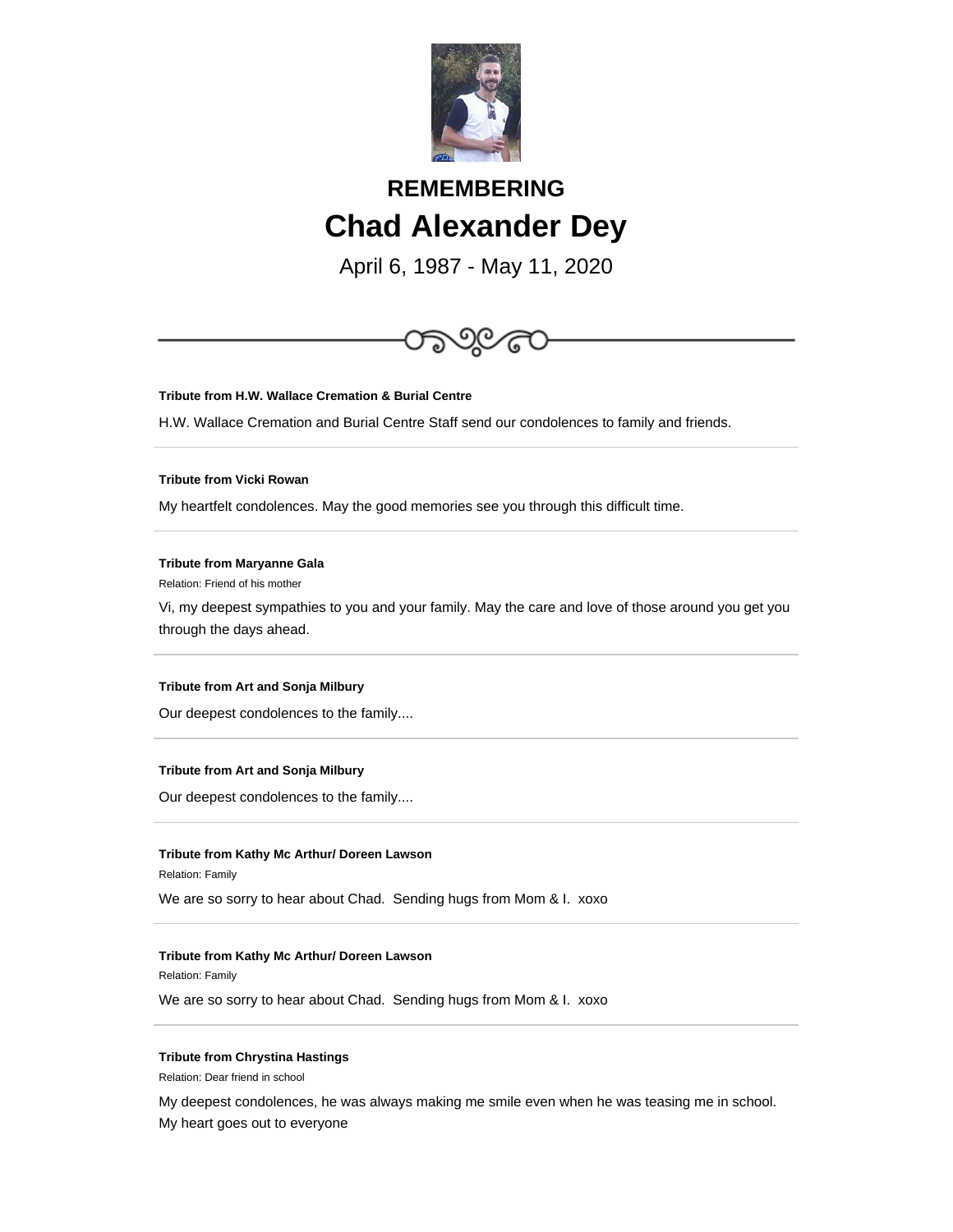#### **Tribute from Teresa Schapansky**

Relation: Friends of parents

We are so terribly sorry for your great loss. Sending so much love and light from our home to yours.

#### **Tribute from Margaret Durrance**

Relation: friend of his dad

Our deepest condolences to you Rick & your family. We are so sorry! love from Marg & Ron Durrance, & Kit. xx

## **Tribute from Tony Shaw**

Relation: his unk n close Halifax friend living in Edmonton Ab....from the east coast to west...my pipelining will never be the same To the Dey family and friends...im sooo sorry for the loss of Chad...although we havnt met it feels like we have....Chad was a very close friend...he loved you all so much...he shared great stories with me n pics...i was always hoping i could have made the trip to see the BC family n friends which he loved so much...hopefully someday i can make the trip n meet u all in his memory..he so wanted Unk ..as he called me ..n he was my Jr..he was family to me...in many ways...i had tears of sadness ..n joy now of Chad...his smile n laughter will never be forgotton...i promise u all that..prayers n thots to all...he is at peace now...looking down at all of us with that big smile....celebrate my life hees saying....with tears of joy im sure....i luv u Chad...my bro always...Rip

# **Tribute from Lynn koss**

Relation: Friends

Vi, rick Amy and family, I am so very very sorry and heart broken to hear of your loss. Please know that we are all here for you. Sincere condolences.

# **Tribute from Barbara Dias**

Relation: friend

My deepest sympathy goes out to the family, so sorry for your loss

## **Tribute from Lori Danielson**

Relation: Cousin

I will miss that laugh

## **Tribute from Gary, Theresa, and Chris Middlemiss**

Relation: long time friends

Rick, so very sorry to hear of your tremendous loss, our hearts and prayers go out to you and your family.

#### **Tribute from Garry & amp; Judi Whitaker**

Relation: Cousin to Rick

Rick, Vi, Amie & Aunty Eve our deepest sympathy for your loss Garry & Judi Whitaker